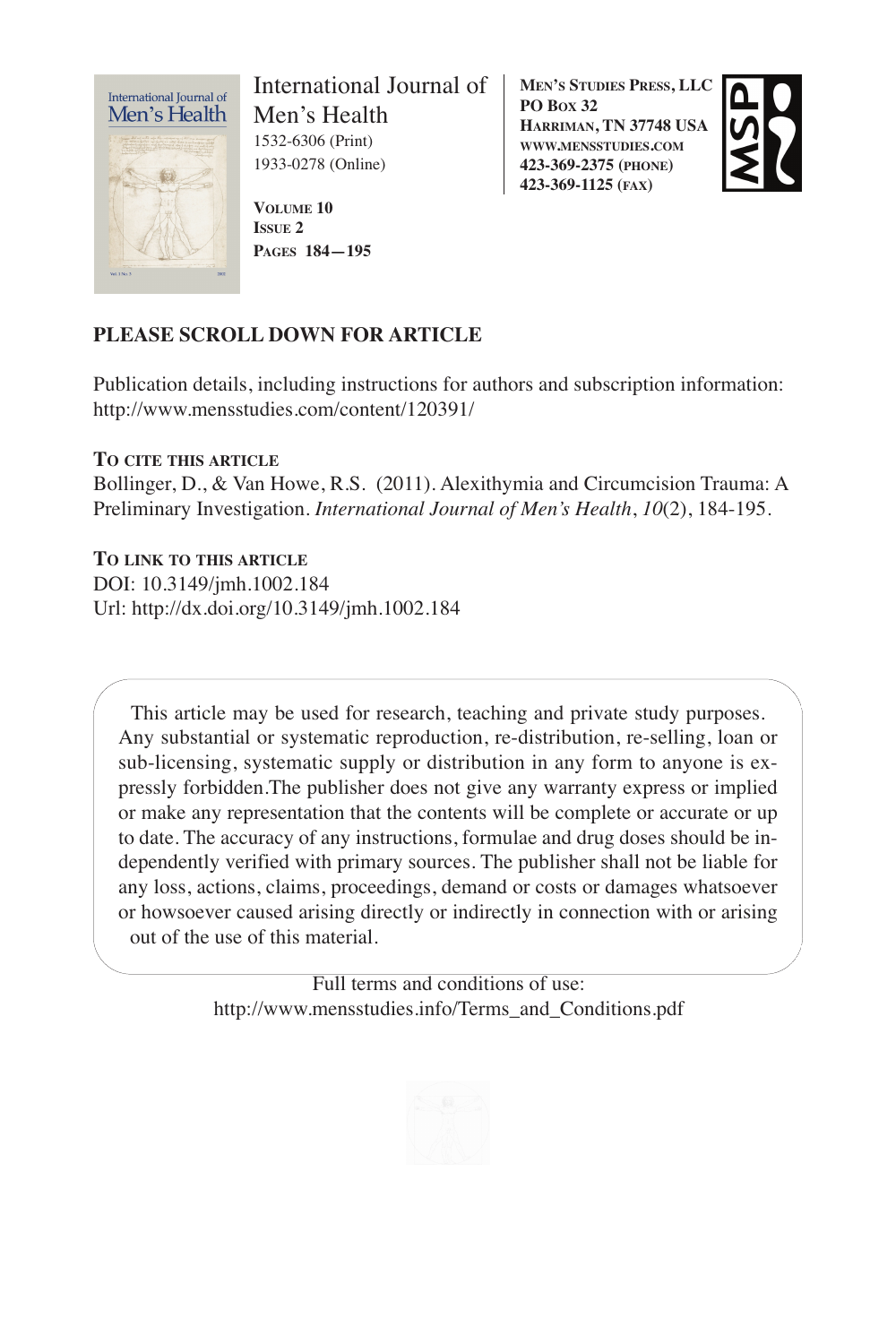Alexithymia and Circumcision Trauma: A Preliminary Investigation

This preliminary study investigates what role early trauma might have in alexithymia acquisition for adults by controlling for male circumcision. Three hundred self-selected men were administered the Toronto Twenty-Item Alexithymia Scale checklist and a personal history questionnaire. The circumcised men had age-adjusted alexithymia scores 19.9 percent higher than the intact men; were 1.57 times more likely to have high alexithymia scores; were 2.30 times less likely to have low alexithymia scores; had higher prevalence of two of the three alexithymia factors (difficulty identifying feelings and difficulty describing feelings); and were 4.53 times more likely to use an erectile dysfunction drug. Alexithymia in this population of adult men is statistically significant for having experienced circumcision trauma and for erectile dysfunction drug use.

*Keywords*: alexithymia, neonatal, trauma, circumcision, erectile dysfunction

People suffering from the personality trait disorder alexithymia have difficulty identifying and expressing their feelings. They daydream less, and confuse emotions with body sensations, such as physical pain. They tend to lack imagination and intuition. This translates into not being able to imagine what others are feeling, leading to an inability to respond to others' needs. People with severe alexithymia are so removed from their feelings that they view themselves as being robots or automatons. If acquired at an early age, this might limit access to language and interfere with the socialization process that begins early in life. Moderate to high alexithymia can interfere with personal relationships and hinder therapy. A number of studies have shown an alexithymia prevalence for adults at less than ten percent (Fukunishi, Berger, Wogan, & Kuboki, 1999), while one study revealed that 28 percent of men were alexithymic (Posse & Hällström, 2001). Alexithymia is not classified as a mental disorder in the DSM-IV.

Correspondence concerning this article should be sent to Dan Bollinger, 1970 North River Road, West Lafayette, IN 47906, USA. Email: danbollinger@comcast.net



*International Journal of Men's Health*, Vol. 10, No. 2, Summer 2011, 184-195. © 2011 by the Men's Studies Press, LLC. All rights reserved. http://www.mensstudies.com jmh.1002.184/\$15.00 • DOI: 10.3149/jmh.1002.184 • ISSN/1532-6306 • eISSN/1933-0278

<sup>a</sup> Independent Men's Issues Researcher, West Lafayette, IN.

**b** Department of Pediatrics and Human Development, Michigan State University College of Human Medicine.

The authors wish to thank Menstuff.org and TheMensCenter.com for their cooperation in providing access to their men's communities through their websites. We would also like to thank Graeme J. Taylor, MD, for providing the TAS-20 checklist, supportive documents, and assistance with our survey design.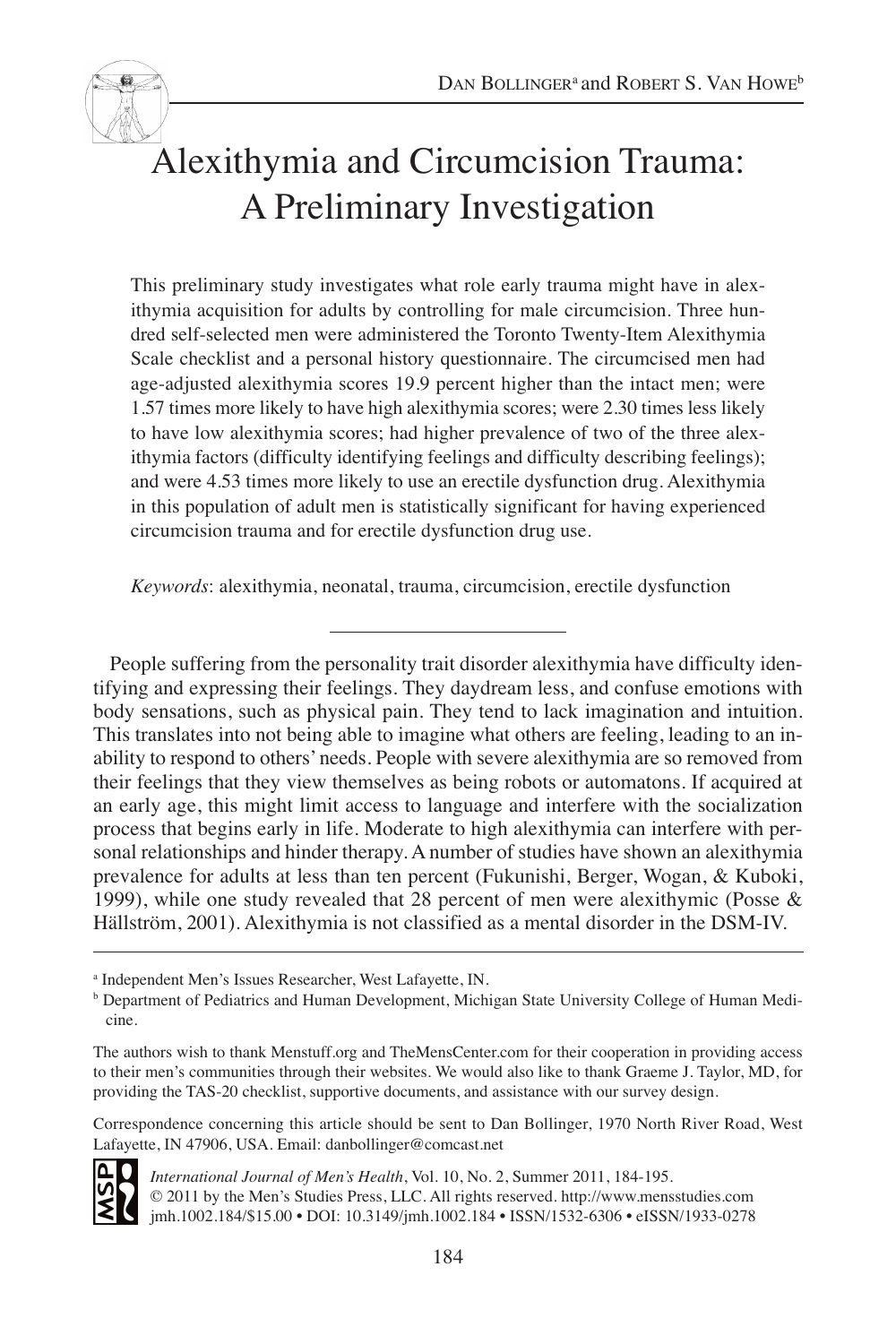Neonatal trauma has been associated with alexithymia, dissociation, aggressive behavior, and suicide; and alexithymia has been associated with life expectancy, being male, dissociation, aggressive behavior, childhood, and sexual abuse; thus creating a plausible connection between early trauma and alexithymia. Knowing if alexithymia might be acquired from early traumas such as circumcision could be valuable for a number of reasons. It would (a) help to explain why some groups of men have alexithymia levels higher than women; (b) lead to a better understanding of normal alexithymia levels for men; (c) provide alexithymic men with new insights into their behavior; (d) assist parents deliberating about circumcision for their son; (e) provide new information in what role early trauma has on the development of children.

#### **METHODS**

Self-selected men were tested for alexithymia using the Toronto Twenty-Item Alexithymia Scale (TAS-20) checklist. Scoring followed checklist instructions (Taylor, 2008). Data were collected through an online form in which participants submitted self-report responses from web links at two frequently visited men's issues websites: Menstuff.org and TheMensCenter.com. The form collected alexithymia checklist responses plus demographic data on gender, age, erectile dysfunction diagnosis, erectile dysfunction drug use, and penile status.

The Toronto Twenty-Item Alexithymia Scale checklist (TAS-20) is used to measure a patient's degree of alexithymia (Bagby, Parker & Taylor, 1994). Alexithymia scores (ALEX) range from a low of 20 to a high of 100. Cutoff scores have been established for three alexithymia ranges. Scores  $\leq$  51 occupy the Low ALEX range, scores  $\geq$  61 occupy the High ALEX range, while scores between those two cutoffs occupy the Moderate ALEX range (Taylor, Bagby & Parker, 1999). The TAS-20 is divided into three alexithymia factors: difficulty identifying feelings (DIF), difficulty describing feelings (DDF), and externally-oriented thinking (EOT). The TAS-20 checklist has a high degree of reliability and validity for measuring alexithymia, and for its three ranges and factors (Bagby, Parker & Taylor, 1994), plus it has convergent, discriminant and concurrent validity (Bagby, Taylor, & Parker, 1994).

The results of this study might be skewed because of two factors: results from a study using self-selected participants might not yield the same results as a study using random selection, and a bias might exist among men who are more likely to visit a men's issues website in that they might be more self-aware, or more than normally concerned with their sexuality or health. The role of circumcision trauma might be better understood in a complex multi-factorial perspective, rather than in this cause/effect approach, but would have been premature for a preliminary investigation.

Penile status was assessed in three ways. First, men were asked what age they were when circumcised, if at all. Second, men chose between two images what their nonerect penis most closely resembled, one with, and one without, a foreskin. Third, since some circumcised men are restoring their foreskins and their penises may resemble either a circumcised penis or an intact one, depending on their progress, respondents were asked if they were restoring their foreskin; those with positive responses were considered circumcised. Using the above three criteria, only nonconflicting responses were included in the analysis.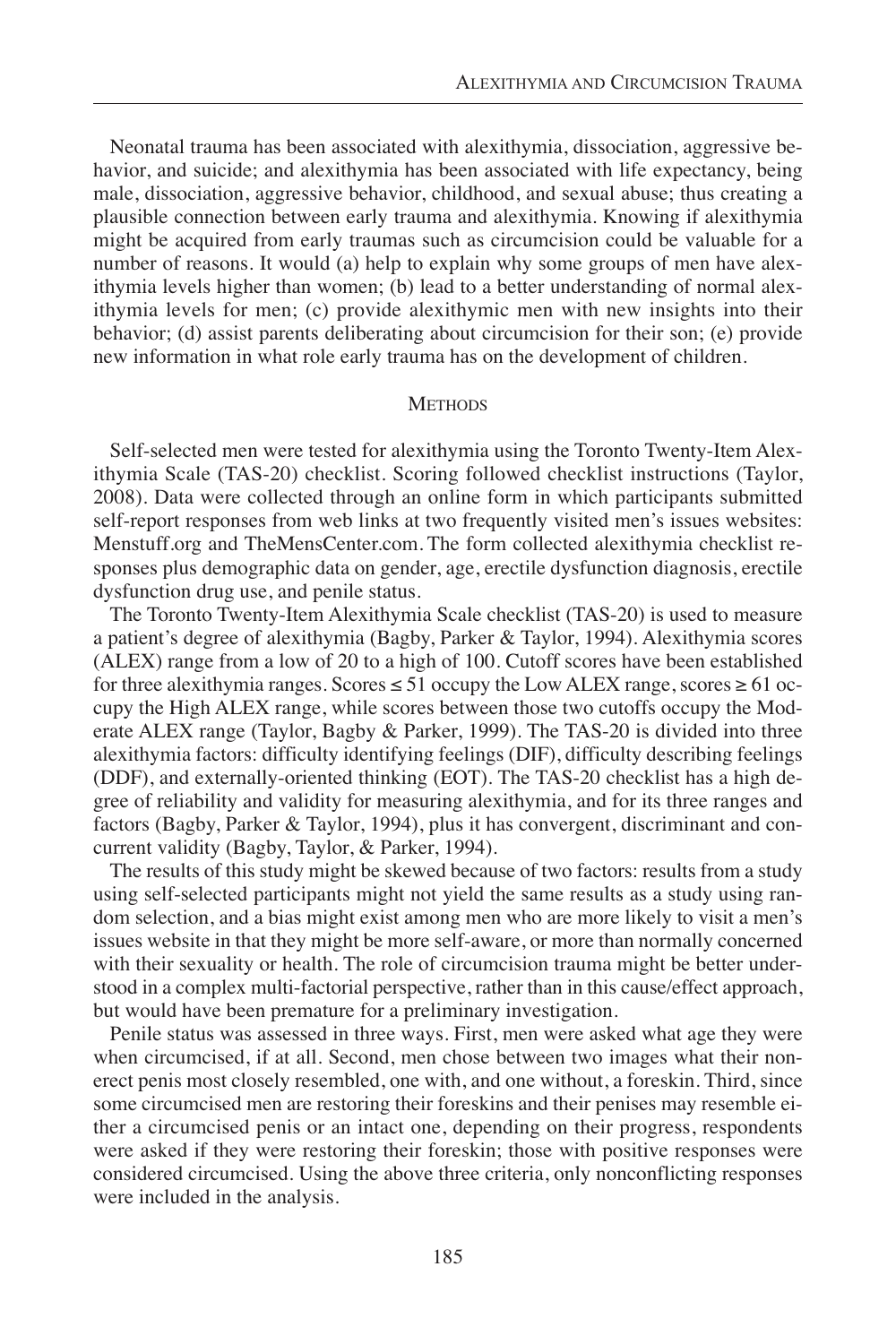TAS-20 scoring consisted of calculating participants' overall ALEX scores, including the three ranges, and for the three alexithymia factors: DIF, DDF, and EOT. All statistical measures were two-tailed. Sample sizes were different for circumcised versus intact men. Consequently, the more precise Satterthwaite method of calculating t-values was used to permit comparing the samples without diminishing statistical power (Satterthwaite, 1946). Outcomes with continuous values were evaluated with a t-test (using the Satterthwaite method) and linear regression. Outcomes with dichotomous values were evaluated using chi-square  $(\chi^2)$ , Fisher's exact test, and logistic regression. Effect size was evaluated using Cohen's d and internal consistency of the subsets using Cronbach's alpha. Calculations were performed using SAS version 8.02 (SAS Institute, Inc, Cary, North Carolina).

#### **RESULTS**

The total number of entries received was 455. Excluded were those entries in which participants were mistaken or unsure about their penile status (15), were female (20), their age was 16 years or younger (22), penile status question and image match response did not correspond (30), or provided duplicate, incomplete, or contradictory responses that prevented tabulation (68). This resulted in a final  $N = 300$ ; of these men, 236 were circumcised (192 as infants) and 64 were intact.

The average ALEX score for all participants was 55.54, *SD* = 13.32. Circumcised men had ALEX scores 6.11 points (19.9%) higher (95%*CI* = 2.47–9.75, *t*(*df* = 92.1) = 3.10,  $p = .0026$ , Cohen's  $d = 0.65$ ) than the intact men. Circumcised men's scores ranged from 22 to 92, with an average of 56.84 (*SD* = 12.77), while intact men's ranged from 26 to 80, with an average of  $50.73$ ,  $SD = 14.29$ . Circumcised men scored higher for 17 of the 20 items, and nearly the same for the remaining 3 items, which were all EOT factors (items 5, 10, & 20). See Table 1.

Circumcised men had higher scores for all three alexithymia ranges (Low, Moderate, and High) and a greater proportion of circumcised men had higher Moderate and High ALEX scores. Circumcised men were 1.57 times more likely to have a High ALEX score ( $\geq 61$ ) ( $OR = 1.57$ ,  $95\%CI = 0.86 - 2.85$ ,  $\chi^2$  ( $df = 1$ ) = 2.20, Fisher's exact test *p*  $= 0.1483$ , Cohen's  $d = 0.25$ ), and 2.30 times less likely to have a Low ALEX score ( $\leq$ 51),  $OR = 0.44$ ,  $95\%CI = 0.25 - 0.76$ ,  $\chi^2$  ( $df = 1$ ) = 8.64, Fisher's exact test  $p = .0053$ , Cohen's *d* = -0.45. See Figure 1.

The elevation of the DIF and DDF factor scores for circumcised men was comparable: DIF was 2.84 points (26.4%) higher (95%*CI* = 0.97–4.71, *t*(*df* = 100) = 3.00, *p* = .0034, Cohen's *d* = 0.60), and DDF was 2.09 points (24.4%) higher (95%*CI* = 0.81– 3.36, *t*(*df* = 90.2) = 2.97, *p* = .0039, Cohen's *d* = 0.63) than those of intact men. Circumcised men scored higher for all seven DIF and all five DDF items. EOT was not statistically significant with scores only about one point higher (difference = 1.18, 95%*CI* = -0.129–1.18, t(*df* = 93.7) = 1.69, *p* = .0947). See Table 2.

Men who had been diagnosed with erectile dysfunction had ALEX scores 5.23 points  $(15.0\%)$  higher  $(95\%CI = 0.79 - 9.66, t(df = 50.1) = 2.24, p = .0298)$  than men who had not been diagnosed. Circumcised men were 4.53 times more likely than intact men to use an erectile dysfunction drug ( $95\%CI = 1.36-15.12$ ,  $\chi^2(df = 1) = 7.08$ , Fisher's exact test *p* = .0058, Cohen's *d* = 0.89). See Table 3.

In this study, circumcised men were older, on average, than the intact men by 3.69 years  $(37.24 \, (SD = 13.69) \, \text{vs.} \, 35.30 \, (SD = 13.85), \, 95\%CI = -0.11 - 7.50, \, t(df = 98.7) =$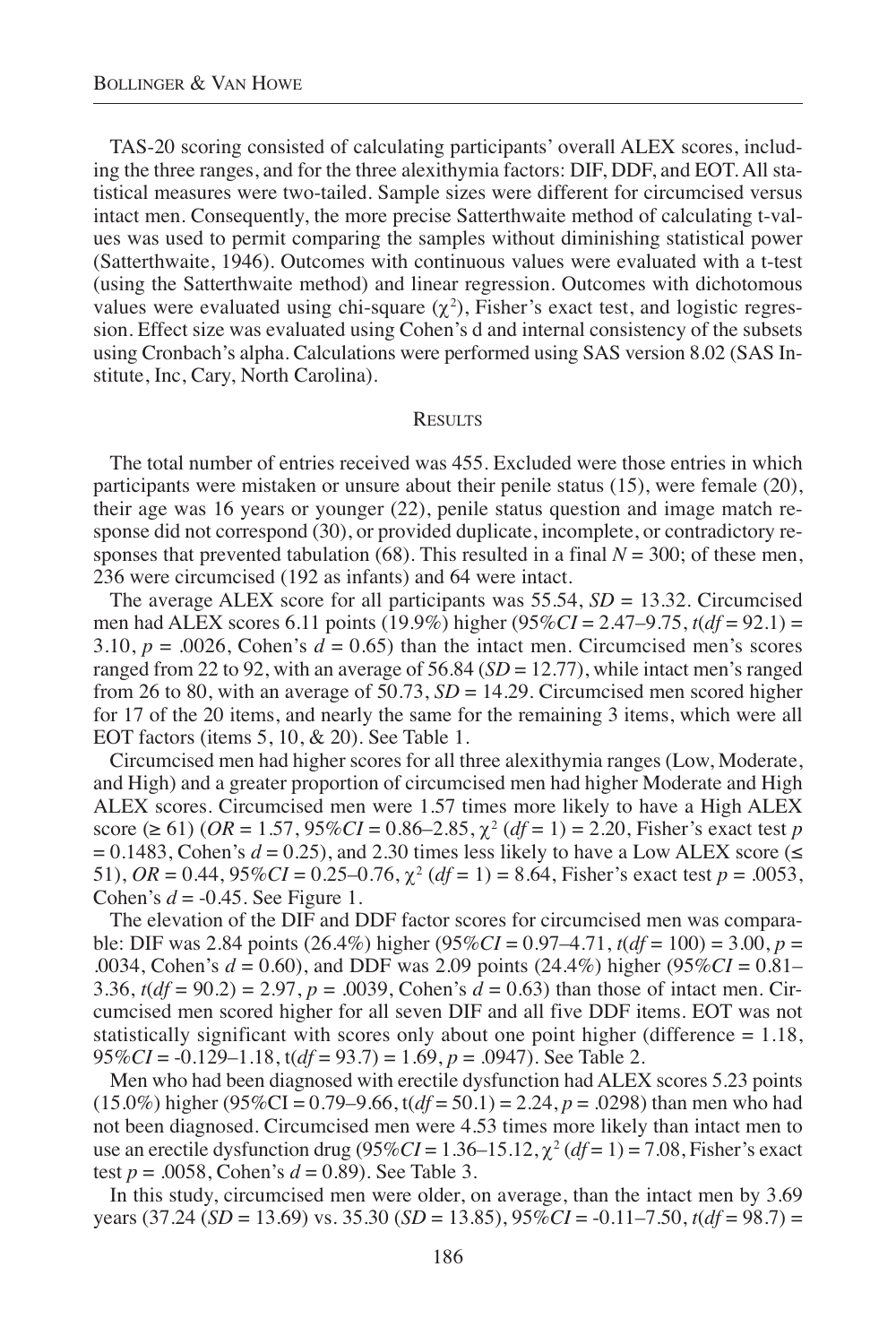1.90,  $p = 0.0606$ ). When circumcision status was adjusted for age, using a regression model of ALEX score, circumcised men had an ALEX score 6.40 points higher than intact men,  $(SE = 1.85, t = 3.45, p \le .001)$ . Age at time of circumcision was not significant  $(t = 1.44, p = 0.1499)$ .

## Table 1

|  | Average TAS-20 Checklist Survey Scores |  |
|--|----------------------------------------|--|
|  |                                        |  |

| Items                                                                                                                                  |               | Intact Circumcised |
|----------------------------------------------------------------------------------------------------------------------------------------|---------------|--------------------|
| ALEX - Alexithymia Total Score                                                                                                         | 50.73         | 56.84              |
| DIF - Difficulty Identifying Feelings<br>1. I am often confused about what emotion I am feeling.                                       | 17.77<br>2.47 | 20.61<br>3.00      |
| 3. I have physical sensations that even doctors don't understand.                                                                      | 2.19          | 2.61               |
| 6. When I am upset, I don't know if I am sad, frightened, or angry. 2.69                                                               |               | 3.10               |
| 7. I am often puzzled by sensations in my body.                                                                                        | 2.31          | 2.83               |
| 9. I have feelings that I can't quite identify.                                                                                        | 2.80          | 3.19               |
| 13. I don't know what's going on inside me.                                                                                            | 2.73          | 2.99               |
| 14. I often don't know why I am angry.                                                                                                 | 2.58          | 2.87               |
| <b>DDF</b> - Difficulty Describing Feelings                                                                                            | 13.56         | 15.65              |
| 2. It is difficult for me to find the right words for my feelings.                                                                     | 2.81          | 3.27               |
| 4. I am able to describe my feelings easily.                                                                                           | 3.34          | 2.97               |
| 11. I find it hard to describe how I feel about people.                                                                                | 2.45          | 2.98               |
| 12. People tell me to describe my feelings more.                                                                                       | 2.53          | 2.81               |
| 17. It is difficult for me to reveal my innermost feelings, even to                                                                    |               |                    |
| close friends.                                                                                                                         | 3.11          | 3.56               |
| EOT - Externally Oriented Thinking                                                                                                     | 19.41         | 20.59              |
| 5. I prefer to analyze problems rather than just describe them.<br>8. I prefer to just let things happen rather than to understand why | 3.84          | 3.89               |
| they turned out that way.                                                                                                              | 2.41          | 2.53               |
| 10. Being in touch with emotions is essential.                                                                                         | 3.97          | 4.00               |
| 15. I prefer talking to people about their daily activities rather than                                                                |               |                    |
| their feelings.                                                                                                                        | 2.83          | 3.39               |
| 16. I prefer to watch "light" entertainment shows rather than                                                                          |               |                    |
| psychological dramas                                                                                                                   | 2.94          | 3.02               |
| 18. I can feel close to someone, even in moments of silence.                                                                           | 4.06          | 3.69               |
| 19. I find examination of my feelings useful in solving personal                                                                       |               |                    |
| problems.                                                                                                                              | 3.66          | 3.49               |
| 20. Looking for hidden meanings in movies or plays distracts from                                                                      |               |                    |
| their enjoyment.                                                                                                                       | 2.77          | 2.72               |

*Note*: Items 4, 5, 10, 18, and 19 are negatively scored (italicized).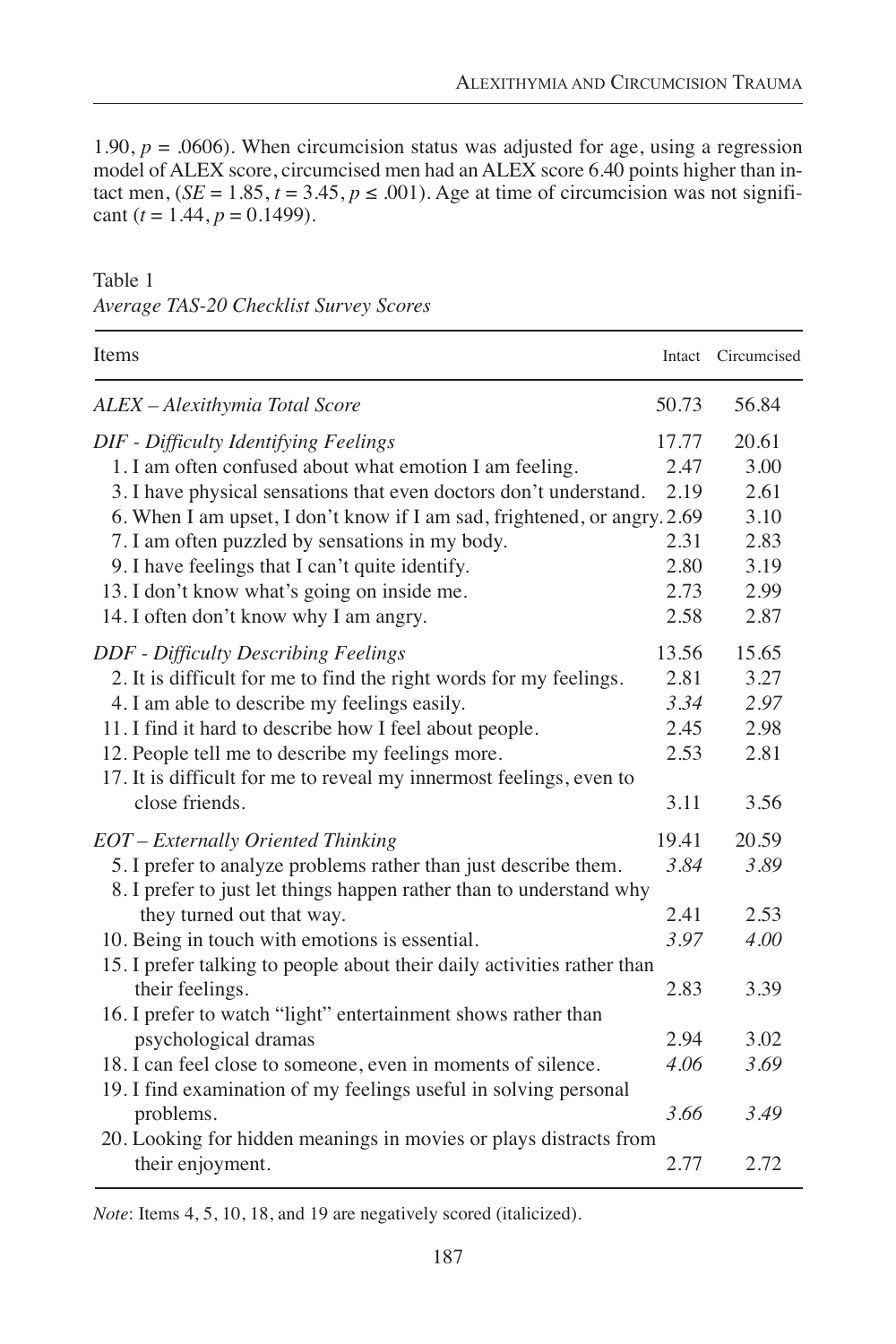# Table 2

*Logistic Regression Analysis of Variable Impacting Use of Erectile Dysfunction Drugs, Erectile Dysfunction, Elevated ALEX Scores, and Normal ALEX Scores*

|                                       | Univariate |                       | Multivariate |  |           |                                |              |
|---------------------------------------|------------|-----------------------|--------------|--|-----------|--------------------------------|--------------|
|                                       | Beta       | Std. Error $p$ -value |              |  |           | Beta Std.Error <i>p</i> -value |              |
| ALEX – Alexithymia                    |            |                       |              |  |           |                                |              |
| Circumcision                          | 6.11       | 1.85                  | .0011        |  | 4.96      | 1.92                           | .0101        |
| ED                                    | 5.23       | 2.25                  | .0211        |  | <b>NS</b> |                                |              |
| DIF - Difficulty Identifying Feelings |            |                       |              |  |           |                                |              |
| Circumcision                          | 2.84       | 0.95                  | .0030        |  | 2.08      | 0.98                           | .0348        |
| ED                                    | 2.58       | 1.15                  | .0260        |  | <b>NS</b> |                                |              |
| DDF – Difficulty Describing Feelings  |            |                       |              |  |           |                                |              |
| Circumcision                          | 2.09       | 0.65                  | .0014        |  | 2.03      | 0.68                           | .0030        |
| Age                                   | $-0.041$   | 0.019                 | .0360        |  | $-0.043$  |                                | 0.019 0.0266 |
| EOT – Externally Oriented Thinking    |            |                       |              |  |           |                                |              |
| ED                                    | 2.09       | 0.80                  | .0097        |  |           |                                |              |

Table 3

*Linear Regression Analysis of Factors Impacting Erectile Dysfunction Drug Use Per Year*

|                                      | Univariate |               | Multivariate |               |
|--------------------------------------|------------|---------------|--------------|---------------|
|                                      | <b>OR</b>  | 95% CI        | 0R           | 95% CI        |
| <i>Erectile Dysfunction Drug Use</i> |            |               |              |               |
| Circumcision                         | 4.53       | 1.36-15.12    | 5.07         | 1.15-22.30    |
| Age (years)                          | 1.05       | $1.03 - 1.08$ | 1.06         | $1.03 - 1.09$ |
| Erectile Dysfunction                 |            |               |              |               |
| Age (years)                          | 1.04       | $1.02 - 1.07$ | 1.06         | 1.02-1.09     |
| Age at Circ.                         | 1.10       | 1.04-1.17     | 1.11         | 1.03-1.19     |
| Circumcision                         | 2.10       | 0.78-5.59     | <b>NS</b>    |               |
| High ALEX score                      |            |               |              |               |
| Circumcision                         | 1.56       | 0.86-2.85     | 1.42         | $0.75 - 2.69$ |
| Low ALEX score                       |            |               |              |               |
| Circumcision                         | 0.44       | $0.25 - 0.76$ |              |               |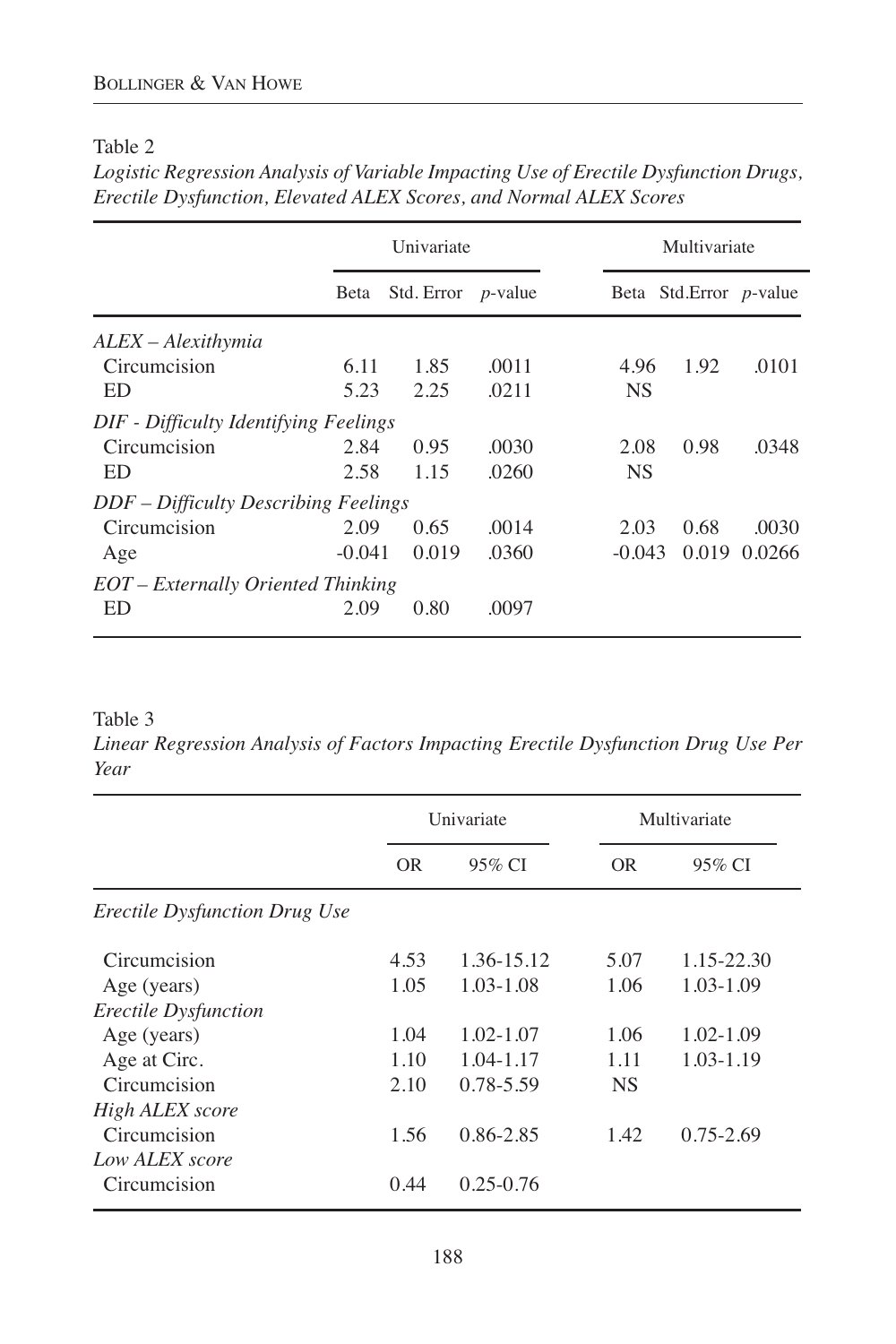

*Figure 1.* A larger proportion of circumcised men had higher Low, Moderate, and High ALEX scores than intact men as shown by these smoothed distribution curves.

The subsets DIF, DDF, and EOT demonstrated internal consistency as the standardized Cronbach's alpha was 0.74, which is about the 0.70 threshold.

#### **DISCUSSION**

Neonatal trauma and alexithymia have overlapping factors. For instance, both alexithymia and circumcision have independently been linked to dissociation (Berenbaum & James, 1994; Boyle, Goldman, Svoboda & Fernandez, 2002; Clayton, 2004; Rhinehart, 1999), and early childhood trauma-related disorders, including dissociative disorders, are under-diagnosed (Luxemberg, Spinazzola & Van Der Kolk, 2001). One study linked alexithymia to physical illness (Lumley, Stettner & Wehmer, 2004), and "it is possible that alexithymia might be related negatively to survival and longevity" (Graeme, Taylor & Bagby, 2004, p. 75). Traumatic or painful procedures in the neonatal period seem to cause a greater propensity for adult suicide; and, for infants with multiple birth traumas that self-destructive effect is five times greater in males than females (Jacobson & Bygdeman, 1998). Victims of early violence and trauma tend to express aggressive behavior later in life. Boys who received harsh treatment or physical punishment from parents prior to pre-school have difficulty focusing on activities and are easily distracted, resulting in chronic, impulsive, and aggressive behavior, and concluded that impulsivity is considered to be a reliable early onset indicator of adult violent behavior (Tremblay, Pihl, Vitaro & Dobkin, 1994). Impulsive behavior is also a key symptom of alexithymia (Clayton, 2004). Neonatal traumas are associated with self-destructive and anti-social behavior later in life (Jacobson et al., 1998; Richards, Bernal & Brackbill, 1976), yet the effect of neonatal trauma in regard to acquiring alexithymia has not been adequately explored. Males are more likely to suffer from alexithymia (Parker, Keightley, Smith & Taylor, 1999), and alexithymia has been associated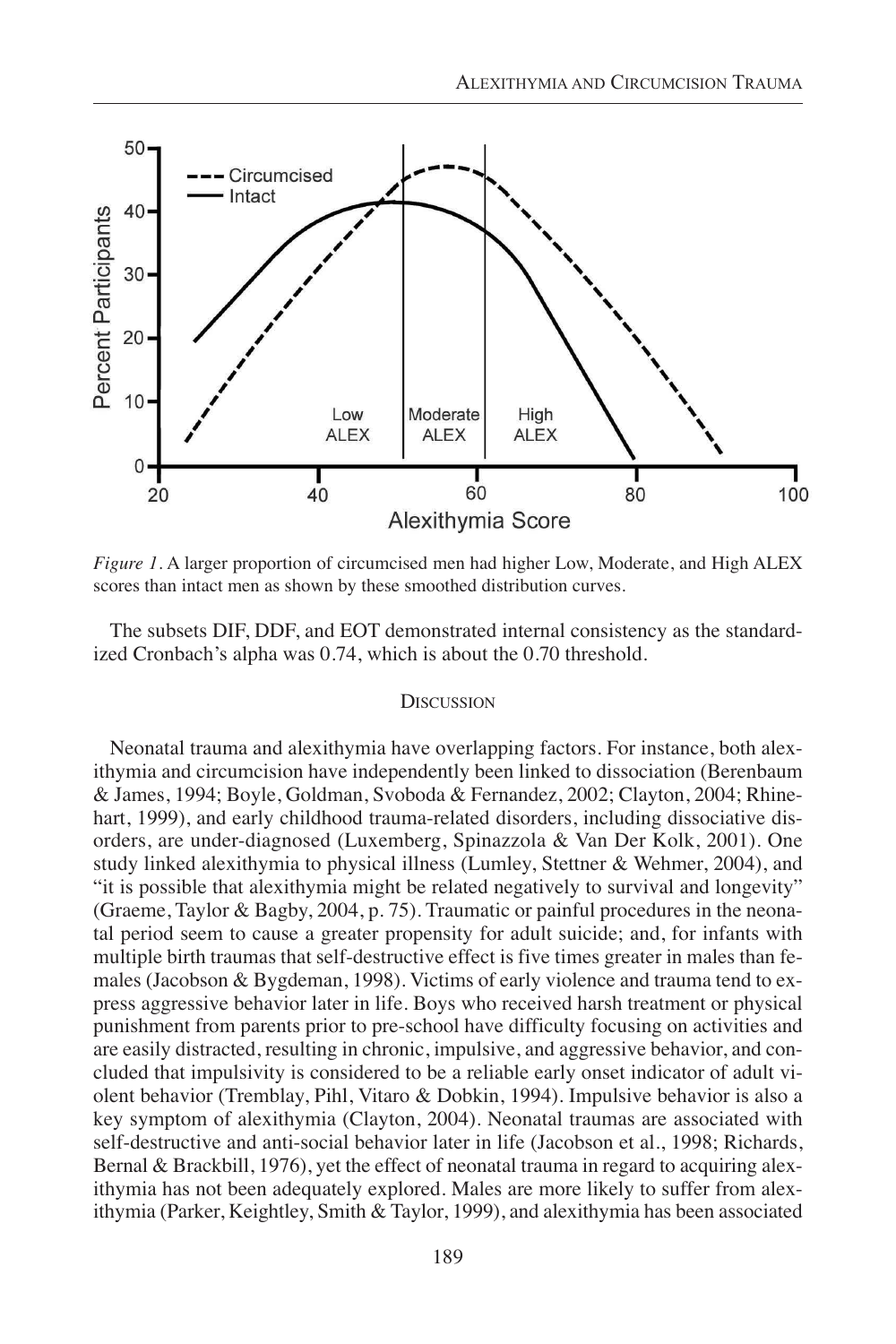with risk of death in middle-aged men (Kauhanen, Kaplan, Cohen, Julkunen, & Salonen, 1996). Alexithymia is so common in men—at almost twice the frequency as women (Salminen, Saarijarvi, Aarela, Toikka & Kauhanen, 1999)—that the condition has been conjectured as "normative" for men (Levant, 2001, pp. 424-443).

#### *Childhood Alexithymia*

Acquiring alexithymia is strongly associated with young age. One researcher went so far as to propose that alexithymia represented "an extremely arrested and infantile psychic structure" (McDougall, 1985, p. 161). A 31-year follow up of a cohort of 5693 Finnish participants found a significant correlation between alexithymia and the number of words known at age one (Kokkonen, Veijola, Karvonen, Laksy, Jokelainen et al.*,* 2003). The results "support the theory that alexithymia may be a developmental process starting in early childhood and reinforcing itself in a social context." A Swiss study found that family violence was associated with worse overall mental health and alexithymia (Modestin, Furrer & Malti, 2005). Another study found that: "Childhood sexual abuse is a crucial factor in the development of alexithymia later in life" (Bermond, Moormann, Albach & van Dijke, 2008). While a Dutch study of school-aged children, using a modified TAS-20 checklist exhibiting high validity, revealed that not only can children have alexithymia, but can be successfully tested for it using the TAS-20 (Rieffe, Oosterveld & Terwogt, 2006).

#### *Infant Pain and Trauma*

Abnormal neonatal experiences, including neonatal pain, can lead to permanent alterations in the brain resulting in a host of changed adult behavior, including: "increased anxiety, altered pain sensitivity, stress disorders, hyperactivity, and attention deficit disorder, leading to impaired social skills and patterns of self-destructive behavior" (Anand & Scalzo, 2000). Neonatal pain has been shown to profoundly affect pain response in adulthood in a study on rats and parallel studies on humans including hypersensitivity to re-injury (LaPrairie & Murphy, 2009). Beliefs about whether or not infants feel pain have waxed and waned over the past four centuries (Cope, 1998); but it is now clearly established that infants do feel pain, and that infants feel as much or more pain than adults (Anand & Hickey, 1987). A study of circumcised boy's four- and six-month vaccinations demonstrated that neonatal circumcision pain is remembered; observations of facial action, crying time, and visual analogue pain scores showed that early pain affects behavior, and has effect (Taddio, Katz, Ilersich & Koren, 1997). Circumcision has been labeled an infant stressor since 1971 (Emde, Harmon, Metcalf, Keonig & Wagonfeld). Another analysis found a profound physiological response to circumcision: "Newborn males respond to circumcision with a marked reduction in oxygenation during the procedure, a cortisol surge, decreased wakefulness, increased vagal tone, and less interaction with their environment following the procedure" (Van Howe, 1996). One study observed what could be seen as a precursor to circumcision-related alexithymia in the four- and five-year-old boys who were given a battery of standard psychological tests before and after their circumcision. It concluded that circumcision has detrimental effects on the child's function and adaptation, and that the child seeks safety in withdrawal and isolation (Cansever, 1965). A clinical case report on circum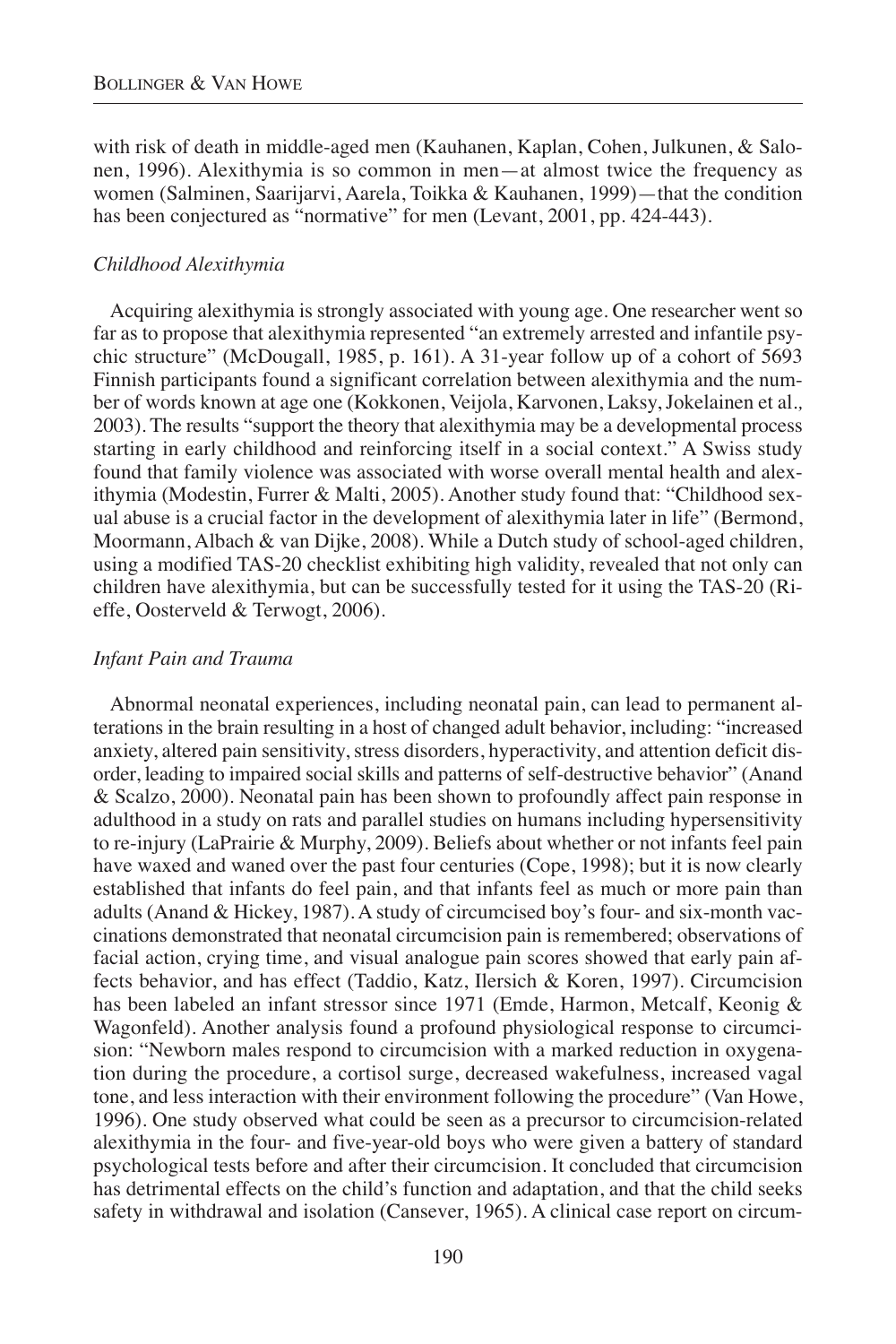cision noted that the only response available to the infant is shock, wherein the central nervous system is overwhelmed by pain, followed by numbing and paralysis. While some babies have been described as being "quiet" after circumcision, it has been surmised that the stillness most likely represents a state of dissociation (Rhinehart, 1999).

#### *Comparison to Normative Data*

In this study, where 78 percent of participants were from the United States (and 93 percent from English-speaking countries), the average ALEX score was 55.54. This is comparable to the average score of 55.11 for American men in another study (Parker, Bagby, Taylor, Endler & Schmitz, 1993), suggesting that confounders do not particularly skew this study's results, but also showing that American men (for whom circumcision was likely) generally suffer from alexithymia. The normative ALEX score for adults worldwide is 46.51 (Taylor, Bagby, and Parker in 2003), well below the cutoff score of 51 for Low ALEX, and nine points lower than for the circumcised men in this study.

This study also found the circumcised men had high DIF and DDF scores, but low EOT scores, which parallels a study that had similar findings (Valera & Berenbaum, 2001), and which concluded that DIF and DDF are environmental factors, whereas EOT is largely genetic. Low EOT scores for the men circumcised as infants or children is to be expected since the boy's genetics cannot play a part in whether or not his parents decide to have him circumcised. In a study of Canadian men (for whom circumcision was likely), DIF and DDF scores were also higher, 18.2 percent and 17.9 percent higher, respectively (Parker, Taylor & Bagby, 2003), than for European men (for whom circumcision was unlikely) (Gundel, Lopez-Sala, Ceballos-Baumann, Deus, Cardoner et al.*,* 2004; Salminen et al.*,* 1999). The scores for the intact men in this study fall within the ranges of normative scores for men encompassed in the previously mentioned studies.

#### *Age Factor*

Participants' age was not associated with alexithymia in a Canadian study (Bagby, Parker, & Taylor, 1994); however it was a factor for men in a Finnish study (Salminen et al., 1999). ALEX scores in the present study were high for all circumcised men regardless of their current age, including the 81 percent of circumcised participants circumcised as infants, suggesting that neonatal trauma-related alexithymia is life-long and non-transient, and that the passage of time does not necessarily alleviate alexithymia. Furthermore, age at time of circumcision was not a factor, suggesting that early traumas with these participants were as likely to lead to alexithymia as the same trauma later in life.

### *Erectile Dysfunction*

Men in this study who were circumcised and had High ALEX scores were more likely to be diagnosed with erectile dysfunction and to use prescribed erectile dysfunction drugs. Income level might be a factor, considering the high cost of these drugs. Diagnosis of erectile dysfunction, and subsequent treatment, is evidence of varying combi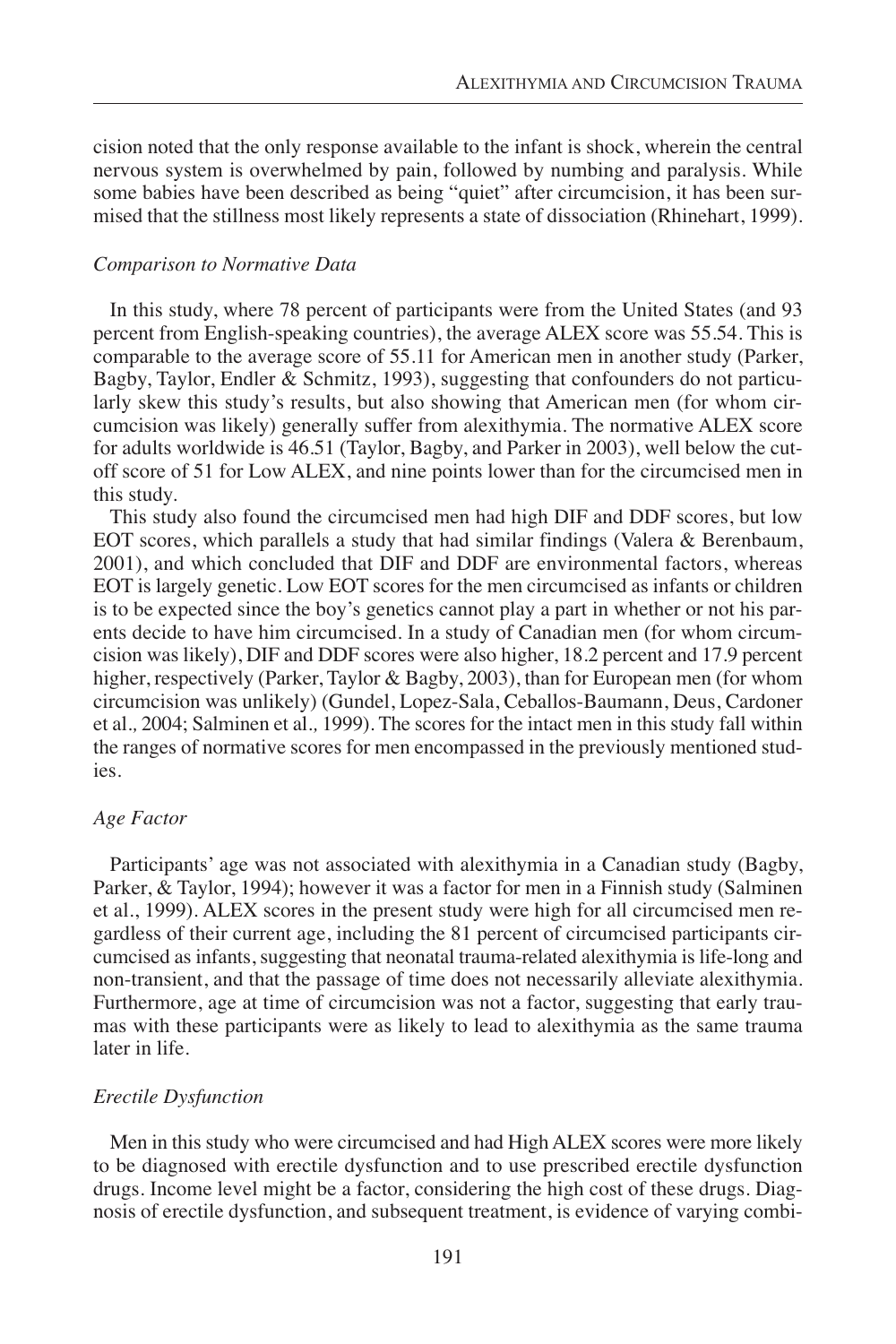nations of physiological and psychosomatic problems, which, in these cases, appear to be associated with penile or neonatal trauma. A new study shows that circumcised men are 2.56 times more likely to suffer from premature ejaculation, and, when the data were adjusted to include erectile dysfunction, that risk rose to 4.88 times (Tang & Khoo, 2011)—remarkably comparable to this study's 4.53 finding—illustrating that some sexual problems might derive from penile surgical trauma. Another study also found a high incidence of alexithymia in patients with erectile dysfunction, and went on to surmise that alexithymia contributed to the origin of the dysfunction (Michetti, Rossi, Bonanno, Tiesi & Simonelli, 2006).

#### *Pain Relief Factor*

Circumcision pain itself did not seem to effect acquiring alexithymia. In this study, ALEX scores were uniform over all age ranges, even though anesthesia use was being gradually introduced during the period these participants were circumcised. Currently, some form of anesthesia is used for more than 45 percent of newborn circumcisions being performed in the United States (Stang & Snellman, 1998). Some types are considered inadequate at reducing infant circumcision pain, and no anesthesia in use today removes all pain (Lander, Brady-Fryer, Metcalfe, Nazarali & Muttitt, 1997). Anesthesia is commonly used for circumcisions beyond the neonatal period.

#### *Circumcision Confounder Factor*

Infant circumcision is a confounder for research studies in general and might be skewing gender studies (Phillips, King & BuBois, 1978; Williamson & Williamson, 1983). Controlling for circumcision status is key in gender studies say the authors of one study, who effectively argued that what some researchers are measuring as gender differences is really an aftermath of circumcision experiences (Richards et al.*,* 1976).

#### **CONCLUSION**

We hope readers will heed our advice in not extrapolating these results to the general population from this preliminary investigation, but instead use it as a springboard to further investigation, perhaps in a sufficiently large random-sample study.

In this self-selected, self-reporting group of 300 men, alexithymia was statistically significant for having experienced circumcision trauma. The circumcised men were 1.57 times more likely to have High ALEX scores and 2.30 times less likely to have Low ALEX scores. The age-adjusted, average ALEX score for the circumcised men was 6.40 points (19.9%) higher than for intact men. These circumcised men displayed significantly higher DIF and DDF scores, but did not overly exhibit increased EOT scores. Age at time of their circumcision was not statistically significant. The circumcised men were 4.53 times more likely to use an erectile dysfunction drug.

#### **REFERENCES**

Anand, K.J.S., & Hickey, P.R. (1987). Pain and its effects on the human neonate and fetus. *New England Journal of Medicine, 317*, 1321-1329.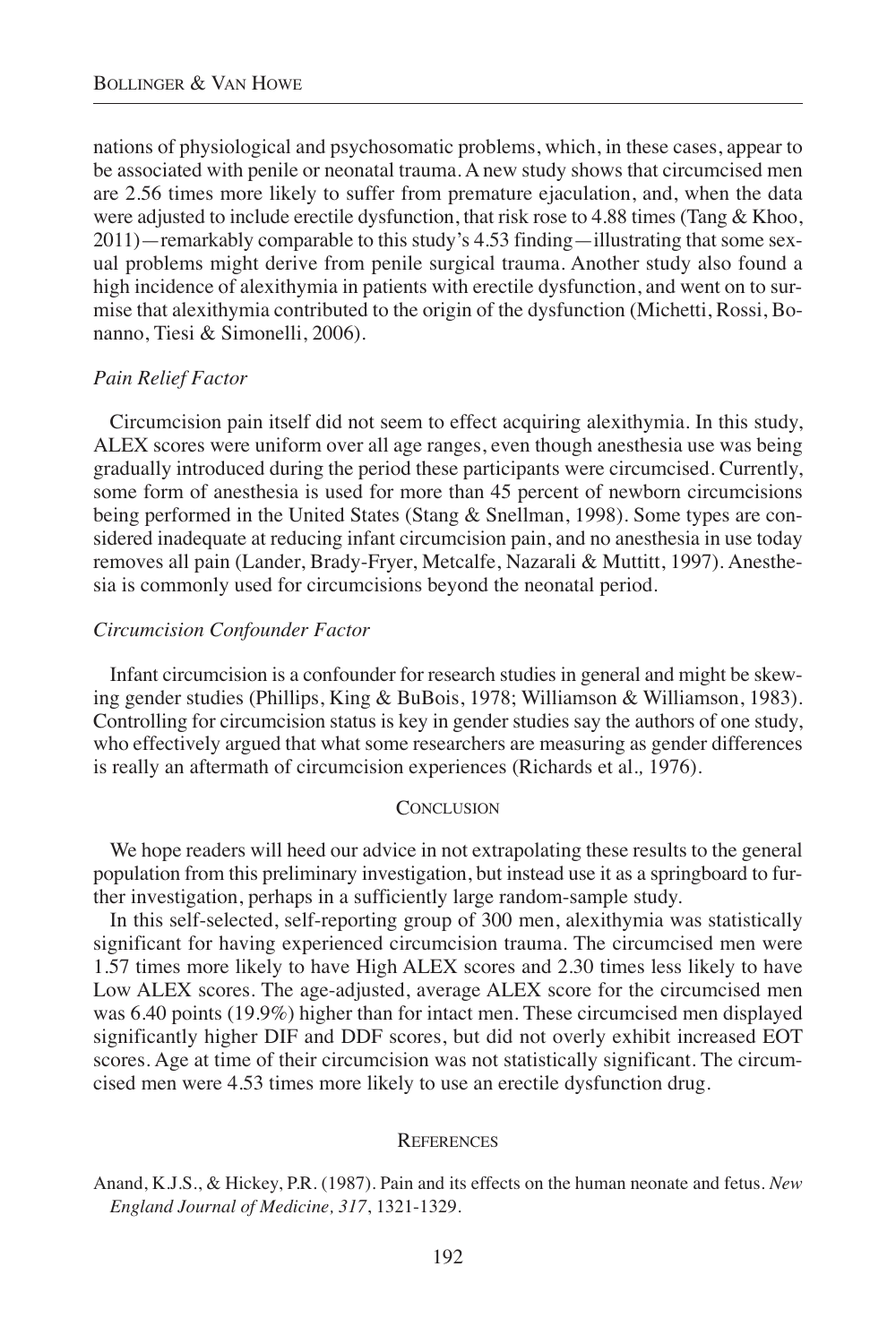- Anand, K.J.S., & Scalzo, F.M. (2000). Can adverse neonatal experiences alter brain development and subsequent behavior? *Biology of the Neonate*, *77*(2), 69-82.
- Bagby, R.M., Taylor, G.J., & Parker, J.D.A. (1994). The twenty-item Toronto alexithymia scale: II. Convergent, discriminant and concurrent validity*. Journal of Psychosomatic Research, 38*, 33-44.
- Bagby, R.M., Parker, J.D.A., & Taylor, G.J. (1994). The twenty-item Toronto alexithymia scale: I. Item selection and crossvalidation of the factor structure*. Journal of Psychosomatic Research, 38*, 23-32.
- Berenbaum, H., & James, T. (1994). Correlates and retrospectively reported antecedents of alexithymia. *Psychosomatic Medicine, 56*, 353-359.
- Bermond, B., Moormann, P.P., Albach, F., & van Dijke, A. (2008). Impact of severe childhood sexual abuse on the development of alexithymia in adulthood. *Psychotherapy and Psychosomatics*, *77*, 260-262.
- Boyle, G.J., Goldman, R., Svoboda, J.S., & Fernandez, E. (2002). Male circumcision: Pain, trauma and psychosexual sequelae. *Journal of Health Psychology, 7*(3), 329-343.
- Cansever, G. (1965). Psychological effects of circumcision. *British Journal of Medical Psychology, 38*, 321-331.
- Clayton, K. (2004). The interrelatedness of disconnection: The relationship between dissociative tendencies and alexithymia. *Journal of Trauma and Dissociation*, *5*(1), 77-101.
- Cope, D.K. (1998). Neonatal pain: The evolution of an idea. *American Society of Anesthesiologists Newsletter*, Sept.
- Emde, R.N., Harmon, R.J., Metcalf, D., Keonig, K.L., & Wagonfeld, S. (1971). Stress and neonatal sleep. *Psychosomatic Medicine, 33*, 491-497.
- Fukunishi I., Berger D., Wogan J., Kuboki T. (1999). Alexithymic traits as predictors of difficulties with adjustment in an outpatient cohort of expatriates in Tokyo. *Psychological Reports, 85*(1), 67-77.
- Graeme, J., Taylor, R., & Bagby, M. (2004). New trends in alexithymia research. *Psychotheraphy and Psychosomatics, 73*, 68-77.
- Gundel, H., Lopez-Sala, A., Ceballos-Baumann, A.O., Deus, J., Cardoner, N., Marten-Mittag, B., Soriano-Mas, C., & Pujol, J. (2004). Alexithymia correlates with the size of the right anterior cingulate. *Psychosomatic Medicine, 66*, 132-140.
- Jacobson, B., & Bygdeman, M. (1998). Obstetric care and proneness of offspring to suicide as adults: Case-control study. *British Medical Journal*, *317*, 1346-1349.
- Kauhanen, J., Kaplan, G.A., Cohen, R.D., Julkunen, J., & Salonen, J.T. (1996). Alexithymia and risk of death in middle-aged men. *Journal of Psychosomatic Research*, *41*(6), 541-549.
- Kokkonen, P., Veijola, J., Karvonen, J.T., Laksy, K., Jokelainen, J., Jarvelin, M.R., & Joukamaa, M. (2003). Ability to speak at the age of 1 year and alexithymia 30 years later. *Journal of Psychosomatic Research*, *54*(5), 491-495.
- Lander J., Brady-Fryer B., Metcalfe J.B., Nazarali S., & Muttitt S. (1997). Comparison of ring block, dorsal penile nerve block, and topical anesthesia for neonatal circumcision. *Journal of the American Medical Association*, *278*, 2158-62.
- LaPrairie, J.L., & Murphy, A.Z. (2009). Neonatal injury alters adult pain sensitivity by increasing opioid tone in the periaqueductal gray*. Frontiers in Behavioral Neuroscience, 3*(31), 1-11.
- Levant, R.F. (2001). Desperately seeking language: Understanding, assessing, and treating normative male alexithymia. In G.R. Brooks & G.E. Good (Eds.), *The new handbook of psychotherapy and counseling for men: A comprehensive guide to settings, problems, and treatment approaches* (pp. 424-443). San Francisco, CA: Jossey-Bass.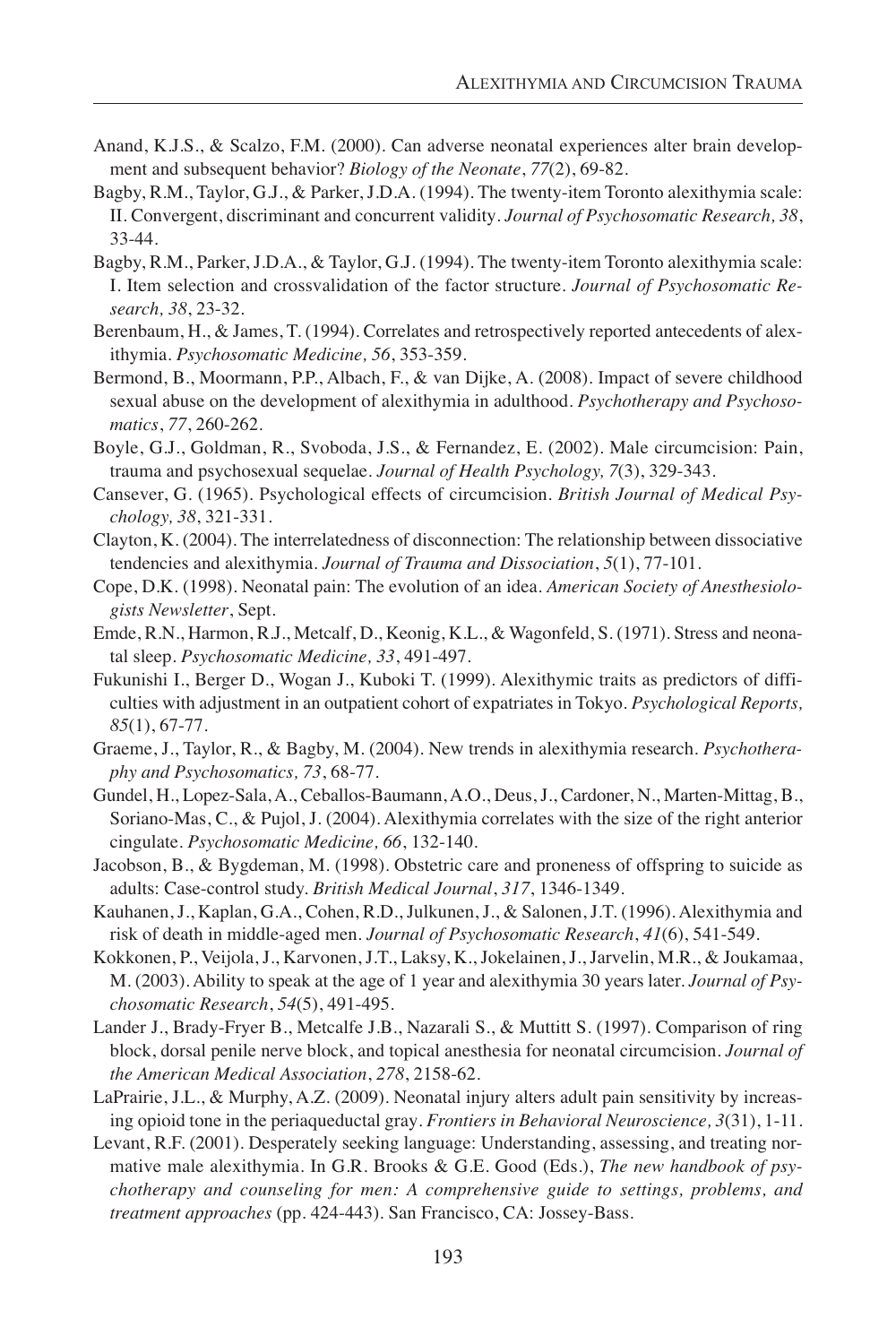- Lumley, M.A., Stettner, L., & Wehmer, F. (1996). How are alexithymia and physical illness linked? A review and critique of pathways. *Journal of Psychosomatic Research*, *41*(6), 505- 518.
- Luxemberg, T., Spinazzola, J., & Van Der Kolk, B.A. (2001). Complex trauma and disorders of extreme stress (DESNOS) diagnosis, part one: Assessment. *Directions in Psychiatry*, *1*(25), 373-392.
- McDougall, J. (1985). *Theatres of the mind: Truth and illusion on the psychoanalytic stage*. New York: Basic Books.
- Michetti, P. M., Rossi, R., Bonanno, D., Tiesi, A., & Simonelli, C. (2006). Male sexuality and regulation of emotions: A study on the association between alexithymia and erectile dysfunction (ED). *International Journal of Impotence Research*, *18*(2), 170-174.
- Modestin, J., Furrer, R., & Malti, T. (2005). Different traumatic experiences are associated with different pathologies. *Psychiatric Quarterly*, 76(1), 19-32.
- Parker, J.D.A., Bagby, R.M., Taylor, G.J., Endler, N.S., & Schmitz, P. (1993). Factorial validity of the 20-item Toronto alexithymia scale. *European Journal of Personality*, *7*, 221-232.
- Parker, J.D.A., Keightley, M.L., Smith, C.T., & Taylor, G. (1999). Interhemispheric transfer deficit in alexithymia: An experimental study. *Psychosomatic Medicine*, *61*, 464-468.
- Parker, J.D.A., Taylor, G.J., & Bagby, R.M. (2003). The 20-item Toronto alexithymia scale: III. Reliability and factorial validity in a community population. *Journal of Psychosomatic Research, 55*, 269-275.
- Phillips, S., King, S., & DuBois, L. (1978) Spontaneous activities of female versus male newborns. *Child Development, 49*, 590-597.
- Posse M., & Hällström T. (2001). The prevalence of alexithymia in primary care patients. *Comprehensive Psychiatry*, *42*(6), 471-476.
- Rhinehart, J. (1999). Neonatal circumcision reconsidered. *Transactional Analysis Journal, 29*(3), 215-221.
- Richards, M.P.M., Bernal, J.F., & Brackbill, Y. (1976). Early behavioral differences: gender or circumcision? *Developmental Psychobioloby*, *9*(1), 89-95.
- Rieffe, C., Oosterveld, P., & Terwogt, M.M. (2006). An alexithymia questionnaire for children: Factorial and concurrent validation results. *Personality and Individual Differences, 40*, 123- 133.
- Salminen, J.K., Saarijarvi, S., Aarela, E., Toikka, T., & Kauhanen, J. (1999). Prevalence of alexithymia and its association with sociodemographic variables in the general population of Finland. *Journal of Psychosomatic Research*, *46*(1), 75-82.
- Satterthwaite, F.E. (1946). An approximate distribution of estimates of variance components. *Biomedical Bulletin*, *2*, 110-114.
- Stang, H.J., & Snellman, L.W. (1998). Circumcision practice patterns in the United States. *Pediatrics, 101*(6), e5.
- Taddio, A., Katz, J., Ilersich, A.L., & Koren, G. (1997). Effect of neonatal circumcision on pain response during subsequent routine vaccination. *Lancet*, *349*(9052), 599-603.
- Tang, W.S., & Khoo E.M. (2011). Prevalence and correlates of premature ejaculation in a primary care setting: A preliminary cross-sectional study. *Journal of Sexual Medicine*. DOI: 10.1111/j.1743-6109.2011.02280.x

Taylor, G.J. (2008). Retrieved March 10, 2008, from http://www.gtaylorpsychiatry.org/tas.htm

Taylor, G.J., Bagby, R.M., & Parker, J.D.A. (1999). *Disorders of affect regulation: Alexithymia in medical and psychiatric illness.* Cambridge, UK: Cambridge University Press.